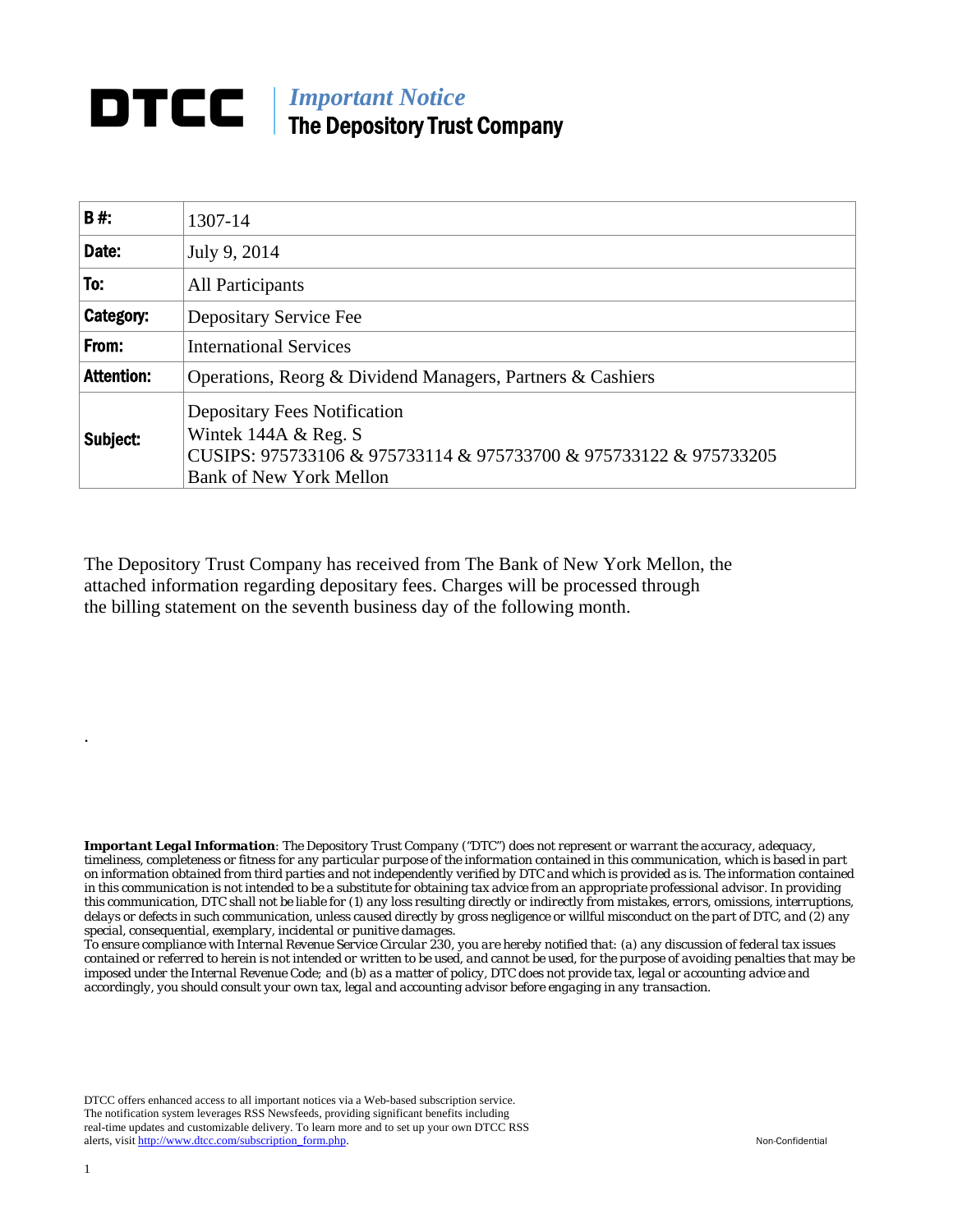

July 9, 2014

 The Bank of New York Mellon(the "Depositary") hereby represents and warrants to DTC, Euroclear, and Clearstream that it may collect and receive, pursuant to the terms and conditions of the Deposit Agreement (the "Agreement"), dated as of Aug 03, 2009 between Wintek Corporation and the Depositary, a service fee per ADR share in accordance with the table below (the "Representation"):

| Depositary:            | <b>BNYM</b>   | Depositary:            | <b>BNYM</b>   |
|------------------------|---------------|------------------------|---------------|
| $DTC \#$               | 2504          | DTC#:                  | 2504          |
| <b>Security Name:</b>  | Wintek - 144A | <b>Security Name:</b>  | Wintek - 144A |
| <b>CUSIP:</b>          | 975733106     | <b>CUSIP:</b>          | 975733114     |
| <b>Security Type:</b>  | DR.           | <b>Security Type:</b>  | DR.           |
| Fee:                   | \$0.02        | Fee:                   | \$0.02        |
| <b>Record Date:</b>    | Aug 15, 2014  | <b>Record Date:</b>    | Aug 15, 2014  |
| <b>Billing Period:</b> | August        | <b>Billing Period:</b> | August        |
|                        |               |                        |               |
| Depositary:            | <b>BNYM</b>   |                        |               |
| DTC#:                  | 2504          |                        |               |
| <b>Security Name:</b>  | Wintek - 144A |                        |               |
| <b>CUSIP:</b>          | 975733700     |                        |               |
| <b>Security Type:</b>  | DR.           |                        |               |
| Fee:                   | \$0.02        |                        |               |
| <b>Record Date:</b>    | Aug 15, 2014  |                        |               |
| <b>Billing Period:</b> | August        |                        |               |

The Depositary hereby instructs DTC, Euroclear, and Clearstream to collect and pass-through such fees to the Depositary (the "Instruction").

Depositary hereby agrees to indemnify and hold harmless DTC, Euroclear, and Clearstream and their respective officers, directors, employees and agents (the "Indemnitees") from and against any and all Losses and/or Legal Actions<sup>2</sup> resulting from or arising out the Representation and/or the Instruction, provided, however that such indemnity shall not extend to any Losses or Legal Actions resulting from or arising out of the negligence, willful default or fraud of DTC, Euroclear, and Clearstream (or any of their respective officers, directors, agents or employees).

Thank You,

The Bank of New York Mellon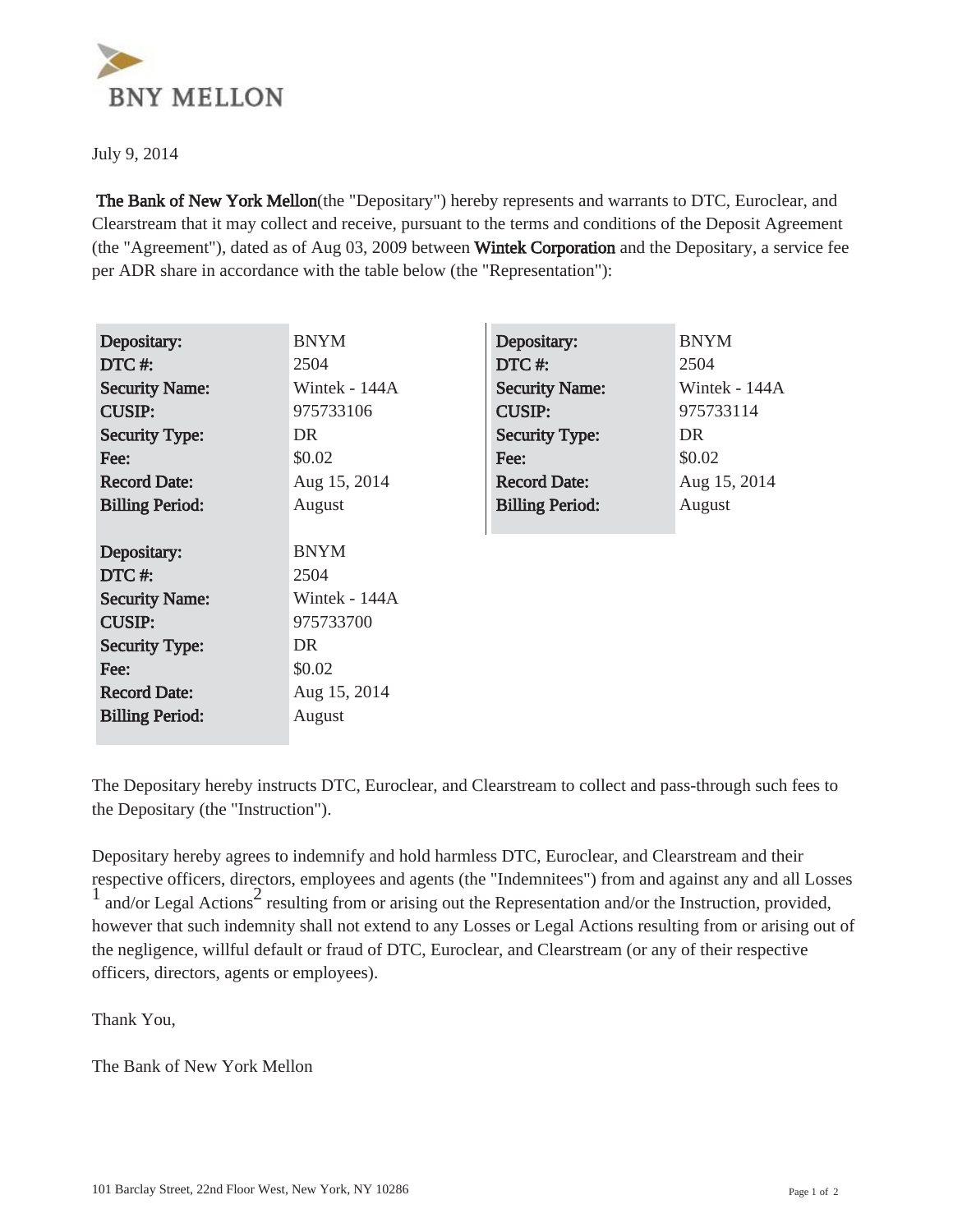investigation and reasonable legal fees and expenses incurred).

<sup>2</sup> "Legal Action" means and includes any claim, counterclaim, demand, action, suit, counterclaim, arbitration, inquiry, proceeding or investigation before any federal, state or foreign court or other tribunal, or any investigative or regulatory agency or SRO.

BNY Mellon collects fees from DR holders pursuant to the terms and conditions of the DRs and the deposit agreement under which they are issued. From time to time, BNY Mellon may make payments to the issuer to reimburse and / or share revenue from the fees collected from DR holders, or waive fees and expenses to the issuer for services provided, generally relating to costs and expenses arising out of establishment and maintenance of the DR program. BNY Mellon may also transact with affiliated brokers and dealers.

<sup>1</sup> "Losses" means and includes all losses, liabilities, damages, judgments, payments, costs and expenses (including without limitation any reasonable costs of